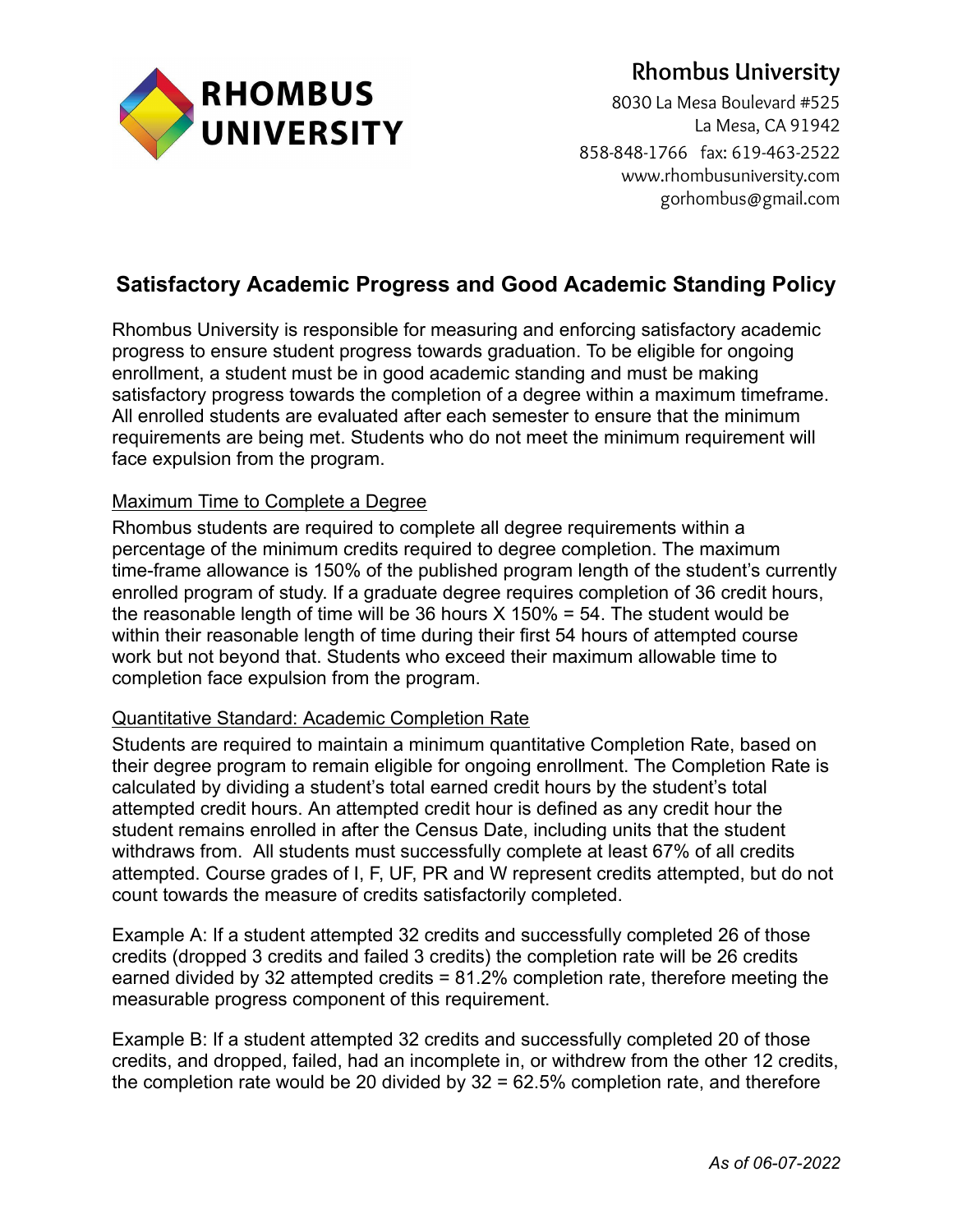does not meet the completion rate requirement and would not be eligible for ongoing enrollment or financial aid assistance.

### Qualitative Standard: Academic Standing

Students are required to maintain a fixed qualitative Grade Point Average (GPA) of 3.00 to remain eligible for both ongoing enrollment and Financial Aid. University policy requires that students maintain a cumulative 3.00 GPA throughout all course work.

## Repeated Courses

Repeated courses will be counted as credit hours attempted but not earned when calculating the percentage of courses completed.

Repeated courses will affect the qualitative, quantitative, and time-frame measurements used to determine ongoing enrollment status.

## Appeals

Students who are dismissed from the program for failure to meet any of the requirements above may present an Extenuating Circumstances appeal to the Office of the Dean within one (1) week of notification. Appeals must be based on Extenuating Circumstances that seriously affected the student's academic performance.

Examples of Extenuating Circumstances include, but are not limited to:

- Death in the family.
- Disabling illness or injury to the student or immediate family member (that required the student's care).
- Emotional or mental health issue of the student that required professional care.
- Other extenuating circumstances that were beyond the student's control

Examples of supporting documentation includes, but is not limited to:

- Obituary/Death Certificate
- Documentation from the student's (or family member's) medical provider
- Statement from a third-party that is familiar with the circumstances (preferably in a professional capacity)

Appeals will not be accepted for any of the following reasons:

- Lack of knowledge/understanding of the SAP Policy at Rhombus
- Medical appeals for illness/injury/hospitalization that do not coincide with the semester(s) of sub-standard progress
- Work/Scheduling conflicts (including voluntary overtime)
- Acclimation issues with regard to being in a university setting
- Student has submitted a previous Extenuating Circumstances appeal, regardless of reason, and the student is still not meeting academic progress or good standing requirements